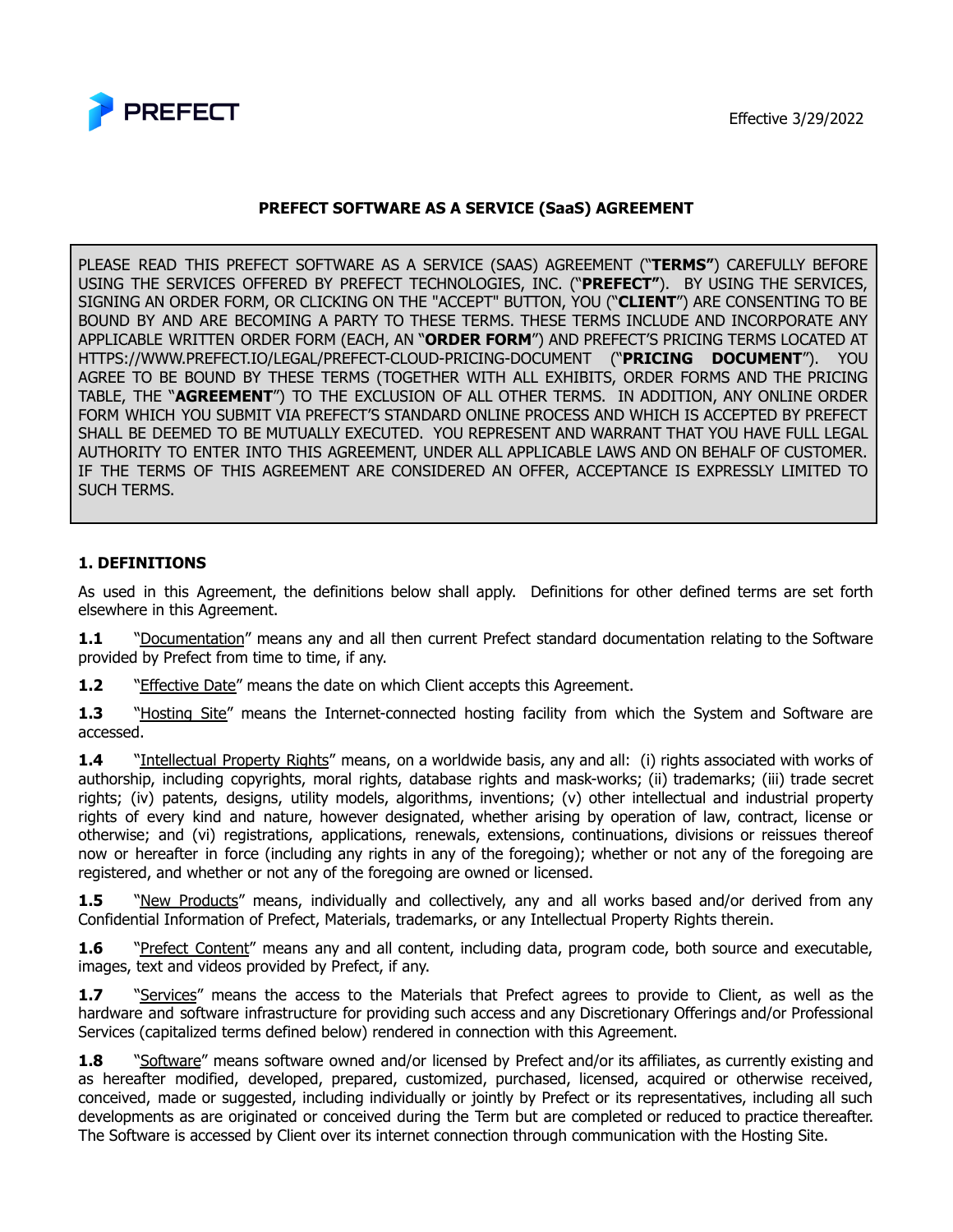**1.9** "System" means the hardware, configuration, systems software, applications software, software utilities, firmware, embedded software, telecommunications equipment and connectivity, Hosting Sites and other facilities that Prefect hosts, maintains and uses to provide Users with access to and use of the Software.

**1.10** "Users" are employees and agents of Client, or any individuals otherwise authorized by Client, that have been designated or permitted by Client to access the System on behalf of Client.

# **2. PREFECT SERVICES**

**2.1 <b>Services**. Prefect shall provide the Services described in this Agreement and in the Order Form (as applicable) or Pricing Document

**2.2 System Changes; Services Updates**. Prefect will use commercially reasonable efforts to resolve any failure, malfunction, defect, problem, or non-conformity in the Systems identified by Client or otherwise brought to Prefect's attention. Prefect will not knowingly make any changes to the System that are likely to have a materially adverse impact on Client's access to or use of the Systems or significantly increase Client's costs; provided that Prefect may make changes required by any emergency if Prefect is unsuccessful in contacting Client despite reasonable efforts to provide notice to Client. Notwithstanding the foregoing, Prefect may, from time to time, provide upgrades, patches, enhancement, fixes or other modifications to the Software or System generally without additional charge, including but not limited to the launch of Prefect 2.0 ("Updates"), and such Updates will become part of the Services and be subject to this Agreement. Client hereby acknowledges that Prefect may cease supporting old versions or releases of the Services at any time in its sole discretion; provided that Prefect shall use commercially reasonable efforts to give Client reasonable notice of any major changes. Client further acknowledges and agrees to promptly update or accept all such Updates on its system following the launch thereof, to receive the latest version of the Software and/or System.

**2.3 Security and Access**. With regard to the System and those locations where any Client Data (as defined below) is stored under the control of Prefect, Prefect will use commercially reasonable efforts to maintain and enforce safety, as well as physical and digital security procedures that are at least equal to industry standards for such types of service locations. Prefect will use commercially reasonable efforts to secure the System against breach of security measures it deploys and will rectify any such breaches that occur of which Prefect is aware.

**2.4 Professional Services**. To the extent an Order Form specifies any professional services ("Professional Services") to be provided by Prefect, the terms set forth in Exhibit A shall apply, the terms of which are incorporated into this Agreement. If there is a conflict between the terms of Exhibit A and the terms of this Agreement, the terms of Exhibit A will control solely as they relate to Professional Services.

**2.5 Discretionary Offerings; POC Period.** Prefect may, in its sole discretion, provide Client upgraded service offerings and/or features (including, but not limited to (i) beta releases of the Services, (ii) proof of concept trial periods for premium services not available to similarly situated customers of Prefect that have purchased the same tier of Services as Client (a "POC Period"), and/or (iii) temporary access to other premium features of Services not provided to similarly situated customers of Prefect that have purchased the same tier of Services as Client) (collectively, "Discretionary Offerings"). The terms of this Section 2.5 shall apply and control solely as they relate to Discretionary Offerings and any and all such Discretionary Offerings are subject to all of the terms set forth in the Agreement. Prefect may remove access to any Discretionary Offerings at any time, in its sole discretion. Except to the extent otherwise specified by Prefect in writing to Client, all POC Periods shall remain in effect for a period of thirty (30) days, unless earlier terminated in accordance with the terms and conditions of this Agreement. Following the POC Period, Client will have an option to enter into a full enterprise SaaS agreement relationship; provided that there is no binding obligation on either party to enter into any such agreement. Prefect may extend any POC Period in its sole discretion in the event Prefect and Client are negotiating such enterprise SaaS agreement relationship. For the avoidance of doubt, any and all Discretionary Offerings, including but not limited to the terms and provisions thereof, are deemed to be "Confidential Information" and subject to Section 6 of the Agreement.

## **3. CLIENT'S UNDERTAKINGS AND ACKNOWLEDGMENTS**

**3.1 Privacy; Data Processing**. Client acknowledges that Prefect's use of personal information is governed by the Prefect Privacy Policy (located at https://www.prefect.io/legal/privacy-policy), as amended or supplemented from time to time by publication to Client. Client shall be responsible for all acts and omissions by its Users. Client hereby accepts the terms of Prefect's Data Processing Agreement (located at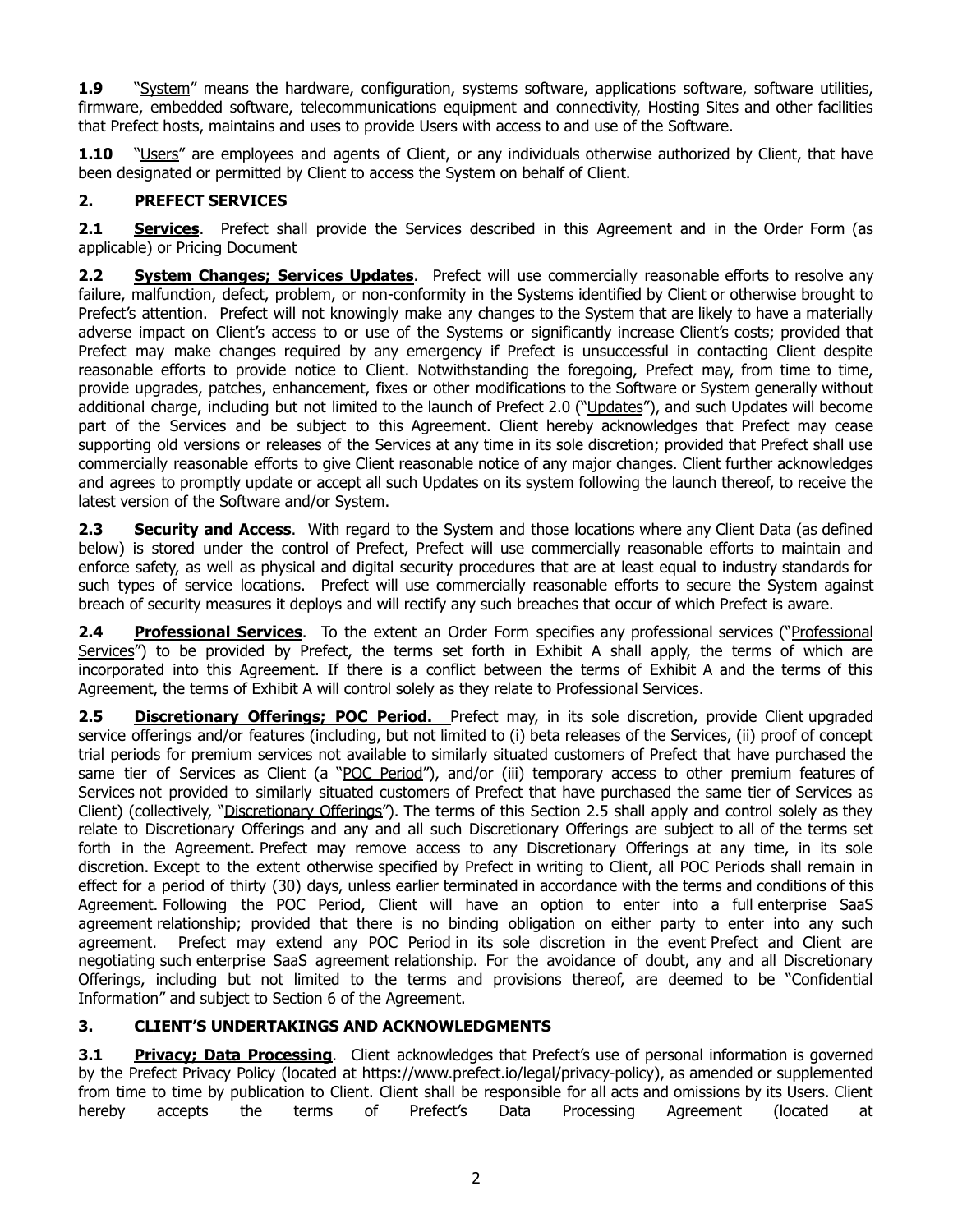https://www.prefect.io/legal/data-processing-agreement/), as amended or supplemented from time to time by publication to Client.

**3.2 Proprietary Rights**. Client acknowledges that the System, Software, Documentation, Prefect Content and accompanying materials, if any (collectively, with the System, Software and Documentation, the "Materials"), embody valuable confidential and proprietary information, and constitute the intellectual property of Prefect. Client agrees that the Materials and all Intellectual Property Rights therein and thereto are the exclusive property of Prefect, or of third parties from whom Prefect has obtained rights to use certain portions contained therein. Prefect and such third parties shall retain all right and title, to the extent of their respective interests, to all proprietary rights in the Materials. Client therefore agrees that (i) it shall not remove or modify any proprietary markings or restrictive legends placed in or generated by the Materials; (ii) it shall treat and keep the Materials in strict confidence; (iii) it shall not use, copy, create derivative works of the Materials, or disclose the same, nor permit any of its personnel or agents to do so, except as specifically authorized by this Agreement; (iv) it shall use reasonable care to safeguard the confidentiality of the Materials; and (v) it shall not permit any third party (including any User) to do any of the foregoing. Except for the limited rights of use as expressly granted herein, the ownership and all right, title and interest in and to the Materials reside in and with Prefect. Client further acknowledges that except as expressly provided herein, this Agreement transfers to Client no right, title or interest in, and Client does not acquire any rights, express or implied in, the Materials, Prefect trademarks, New Products or the Intellectual Property Rights therein and will not take any action to oppose or otherwise interfere with the issuance of any patents relating thereto or take any action to challenge the validity of any issued patents relating to any of the foregoing. For avoidance of doubt (1) proprietary rights to Code (as defined therein in Exhibit A) in connection with the Professional Services will be governed by Exhibit A; and (2) no Code shall be considered Materials hereunder.

**3.3 Feedback**. All Client (a) suggestions for correction, change or modification to the Services or Materials or (b) evaluations, feedback, information and reports provided to Prefect hereunder (collectively, "Feedback") will be the property of Prefect and Client will and hereby does assign any rights in such Feedback to Prefect. Client will further assist Prefect, at Prefect's expense, to further evidence, record and perfect any such assignments, and to perfect, obtain, maintain, enforce and defend any such rights assigned.

## **4. LICENSE; LIMITS ON USE**

**4.1 Limited License to Client**. Prefect hereby grants Client a personal, non-exclusive, non-transferable, non-sublicensable, non-assignable, limited, revocable license during the Term of this Agreement, under all of Prefect's applicable intellectual property, to access and use the Materials in accordance with the Agreement.

Prefect may modify the Materials in its sole discretion, provided such modifications do not remove any functionality set forth in an applicable Order Form.

**4.2 Limits on Use of Materials**. Client shall not, and shall cause its Users not to:

(a) create or enable the creation of derivative works, modifications, or adaptations of the Materials, or attempt to recompile, reverse engineer, decompile, disassemble or otherwise attempt to obtain, discover or derive the source code or non-public APIs or algorithms of the Materials, or the underlying ideas or trade secrets therein, except to the extent that such restrictions are expressly prohibited by applicable statutory law (and then only upon advance written notice to Prefect);

(b) use any robot, spider, other automatic device or program or manual process to monitor, copy or reproduce the Services or Materials or portions or content thereof (except as made available by Prefect as features of the Services);

(c) interfere with the functionality of the Services or Materials or otherwise use in ways that would reasonably likely to disrupt or pose a security risk to Prefect or to any other customers or vendors of Prefect, including by:

(i) uploading, storing, e-mailing, posting, linking or otherwise transmitting, distributing, publishing or disseminating any material that contains software viruses, Trojan horses, worms, time bombs, or any other computer code, file or program designed to interrupt, destroy or limit the functionality of the System;

(ii) modifying the Materials, or interfering or attempting to interfere with the proper operation of the Services or the use of the Services by third parties, including through the use of any device, software or routine; or

(iii) using the System to disrupt the servers or networks connected thereto.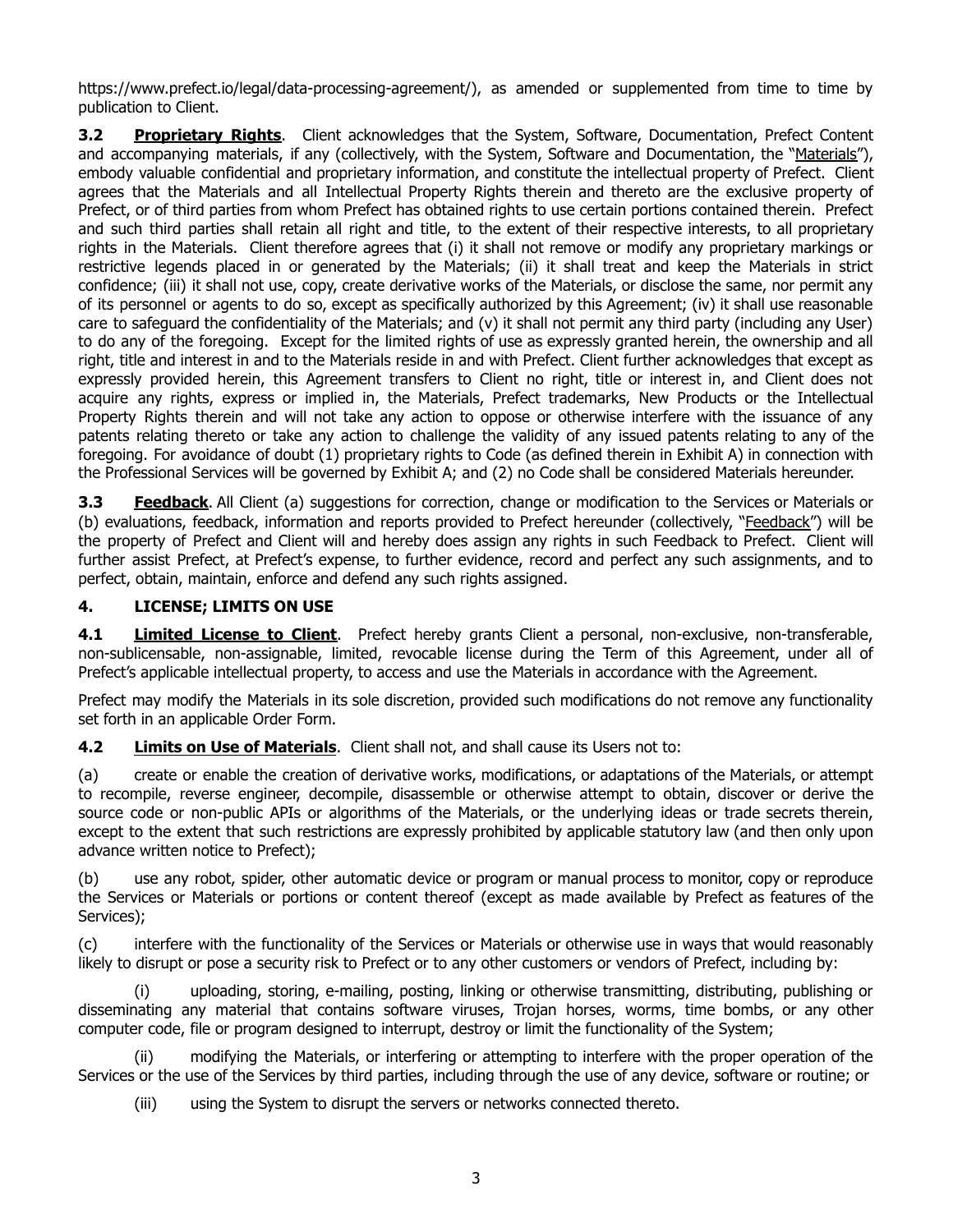(d) violate (intentionally or unintentionally) any applicable local, state, national or international law or regulation, including, but not limited to, laws regarding the transmission to or receipt from the System of technical data or software exported from the United States, and all local laws and regulations regarding online conduct and acceptable content;

(e) copy or use the Materials or any Intellectual Property Rights thereto for any reason other than expressly set forth in this Agreement;

(f) encumber, sublicense, rent, loan, lease, time-share or otherwise use the Materials in any service bureau arrangement or otherwise for the benefit of any third party; or

(g) remove or alter any of Prefect's trademarks or trade names, from the Materials.

#### **5. FEES; TAXES; PAYMENTS**

**5.1 Fees**. The fees and payment terms are set forth on the Pricing Document. Prefect reserves the right to deny Client access to the System upon its failure to pay any amount due, which failure persists after the cure period set forth in Section 7.3, except where

- (i) there is a bona fide dispute over the amount due; and
- (ii) Client has paid all undisputed amounts in full, as due.

**5.2 Taxes**. Fees do not include any taxes, levies, duties or similar governmental assessments of any nature, including but not limited to value-added, sales, use or withholding taxes, assessable by any local, state, provincial, federal or foreign jurisdiction (collectively, "Taxes"). Client is responsible for paying all Taxes associated with the Services under this Agreement and all Order Forms or the Pricing Document (as applicable), excluding Taxes based solely on Prefect's net income. If Prefect is deemed to have the legal obligation to pay or collect Taxes for which Client is responsible under this paragraph, the appropriate amount shall be invoiced to and paid by Client, unless Client provides Prefect with a valid tax exemption certificate.

**5.3 Payments**. Except as otherwise set forth in any Order Form or the Pricing Document, payments hereunder from Client to Prefect shall be made without offset or deduction of any kind.

Amounts not received within thirty (30) days when due and not the subject of a bona fide good faith dispute shall be subject to a late charge of the larger of prime plus two percent (2%) per month or two percent (2%) per month of the delinquent amount, calculated from the due date until paid ("Late Charges"). Prefect shall be entitled to recover from Client the costs and expenses incurred in connection with collecting Late Charges (including without limitation costs of investigation and reasonable attorneys' fees). For the avoidance of doubt, any breach of this Paragraph 5 will constitute a material breach of this Agreement. The following sections (a) through (f) also apply:

(a) Prefect uses a third-party payment processor, Stripe, Inc. ("Stripe") to bill such Clients through a payment account linked to such Clients' accounts. The processing of payments is subject to the terms, conditions and privacy policy of Stripe, in addition to this Agreement. Client may access Stripe's Terms of Service at https://stripe.com/us/checkout/legal and Stripe's Privacy Policy at https://stripe.com/us/privacy. Prefect is not responsible for any error by, or other acts or omissions of, Stripe. By choosing to be a month-to-month Client, Client agrees to pay Prefect, through Stripe, all charges at the prices then in effect for any use of the Services in accordance with the applicable payment terms, and Client authorizes Prefect, through Stripe, to charge Client's chosen payment provider (the "Payment Method"). Client agrees to make payment using that selected Payment Method. Prefect reserves the right to correct any errors or mistakes that Stripe makes even if it has already requested or received payment.

(b) The terms of Client's payment will be based on Client's Payment Method and may be determined by agreements between Client and the financial institution, credit card issuer or other provider of Client's chosen Payment Method. If Prefect, through Stripe, does not receive payment from Client, Client agrees to pay all amounts due on for Client's use of the Services upon demand.

(c) Client hereby acknowledges that the Services have a recurring payment feature, and Client accepts responsibility for all recurring charges prior to cancellation. PREFECT MAY SUBMIT PERIODIC CHARGES (E.G., MONTHLY) WITHOUT FURTHER AUTHORIZATION FROM CLIENT, UNTIL CLIENT PROVIDES PRIOR NOTICE (RECEIPT OF WHICH IS CONFIRMED BY PREFECT) THAT CLIENT HAS TERMINATED THIS AUTHORIZATION OR WISHES TO CHANGE CLIENT'S PAYMENT METHOD. SUCH NOTICE WILL NOT AFFECT CHARGES SUBMITTED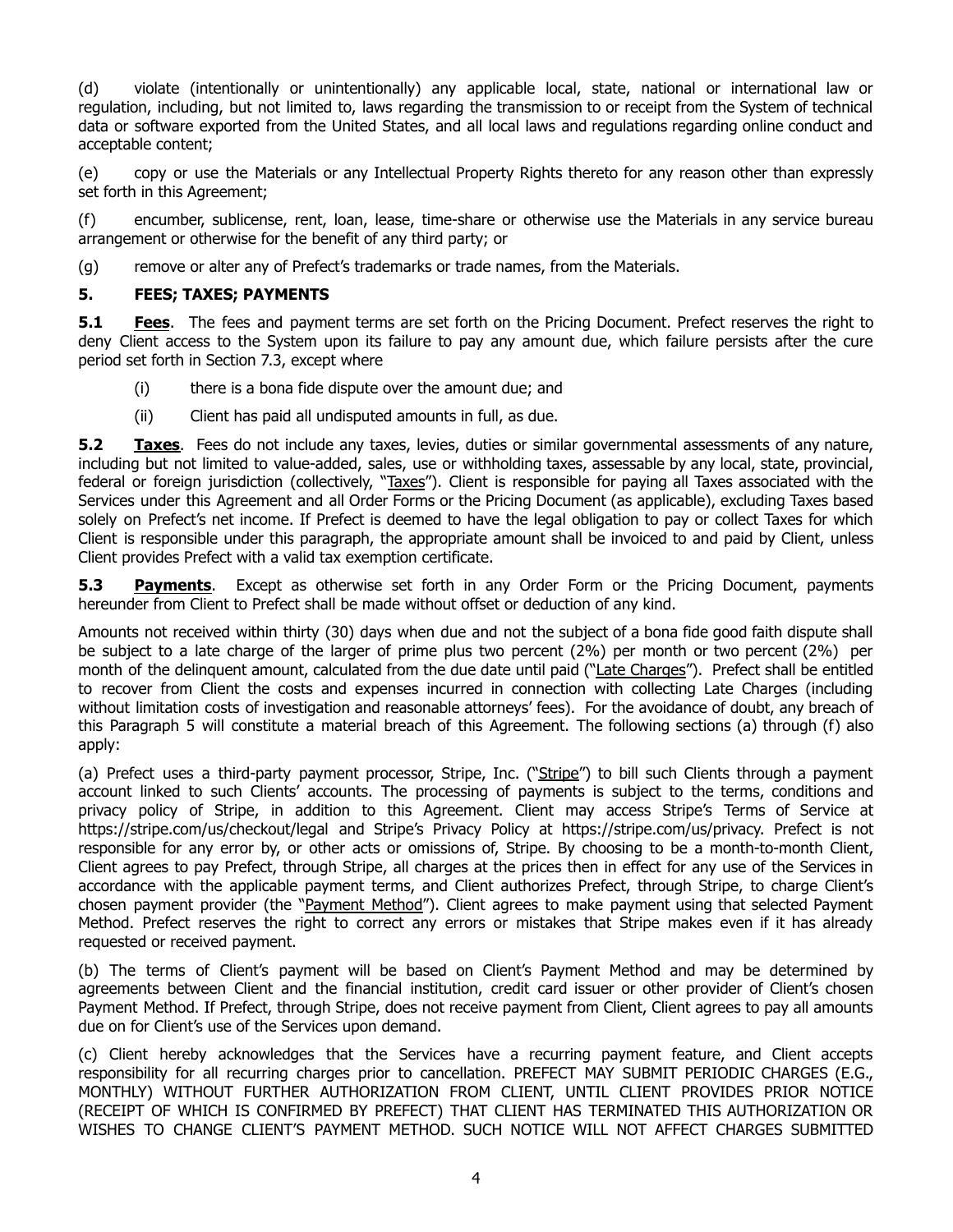BEFORE PREFECT REASONABLY COULD ACT. TO TERMINATE CLIENT'S AUTHORIZATION OR CHANGE CLIENT'S PAYMENT METHOD, CLIENT MUST GO TO ITS ACCOUNT SETTINGS OR OTHERWISE NOTIFY PREFECT IN WRITING.

(d) CLIENT MUST PROVIDE CURRENT, COMPLETE AND ACCURATE INFORMATION FOR CLIENT'S ACCOUNT. CLIENT MUST PROMPTLY UPDATE ALL INFORMATION TO KEEP CLIENT'S ACCOUNT CURRENT, COMPLETE AND ACCURATE (SUCH AS A CHANGE IN BILLING ADDRESS, CREDIT CARD NUMBER, OR CREDIT CARD EXPIRATION DATE), AND CLIENT MUST PROMPTLY NOTIFY PREFECT OR STRIPE IF CLIENT'S PAYMENT METHOD IS CANCELED (E.G., FOR LOSS OR THEFT) OR IF CLIENT BECOMES AWARE OF A POTENTIAL BREACH OF SECURITY, SUCH AS THE UNAUTHORIZED DISCLOSURE OR USE OF CLIENT'S PASSWORD. IF CLIENT FAILS TO PROVIDE ANY OF THE FOREGOING INFORMATION, CLIENT AGREES THAT PREFECT MAY CONTINUE CHARGING CLIENT FOR ANY USE OF SERVICES UNDER CLIENT'S ACCOUNT UNLESS CLIENT HAS TERMINATED THE SERVICES AS SET FORTH ABOVE.

(e) If the amount to be charged to Client's account varies from the amount Client preauthorized (other than due to the imposition or change in the amount of state sales taxes), Client has the right to receive, and Prefect shall provide, notice of the amount to be charged and the date of the charge before the scheduled date of the transaction. Any agreement Client has with Client's payment provider will govern Client's use of Client's Payment Method. Client agrees that Prefect may accumulate charges incurred and submit them as one or more aggregate charges, including during or at the end of each billing cycle.

(f) Unless Client opts out of auto-renewal, which can be done through Client's account settings, use of the Services will be automatically extended for successive renewal periods of one month. To change or resign the month-to-month Services at any time, go to account settings. If Client terminates the month-to-month Services, Client may use its task runs until the end of Client's then-current term, and Client's account will not be renewed after Client's then-current term expires. However, Client will not be eligible for a prorated refund of any portion of task runs purchased but not used for the then-current monthly period, and agrees to make all payments for task runs used at the end of the term. If Client does not want to continue to be charged on a recurring monthly basis, Client must cancel the Agreement through Client's account settings or by contacting Prefect in writing before the end of the recurring monthly term. Month-to-month accounts cannot be terminated before the end of the monthly period, and Prefect will not refund any fees that Client has already paid. Client's non-termination or continued use of the Services reaffirms that Prefect is authorized to charge Client's Payment Method for the Services. Prefect may submit those charges for payment and Client will be responsible for such charges. This does not waive Prefect's right to seek payment directly from Client. Client's charges shall be payable at the end of the month on a per task run usage basis.

## **6. CONFIDENTIALITY; OWNERSHIP OF SYSTEM/CLIENT RECORDS**

**6.1 • System.** The System and Software are the exclusive and confidential property of Prefect; Client has no right to use or access the System for any purpose other than utilizing the Software as set forth herein.

**6.2 Client Data**. All Client records and data in whatever form (the "Client Data") are the property of Client. Client hereby grants (and shall cause each User to grant) to Prefect a worldwide, non-exclusive, royalty-free license to use, copy, access, process, reproduce, perform, display, modify, distribute and transmit the Client Data for the purpose of providing the Services to Client and to improve the System, Software and/or Services. Prefect shall treat such Client Data as Confidential Information as contemplated under the Agreement, and will not disclose the Client Data, other than to employees on a need-to-know basis and to its third-party providers (e.g., its Hosting Site) under obligations of confidentiality. Prefect shall use industry standard security measures to maintain the security of the Client Data. Client hereby grants Prefect a perpetual, worldwide, non-exclusive, irrevocable right and license to use, store, copy, create derivatives, archive Client Data (i) to create anonymized compilations and analyses of Client Data that is combined with data from numerous other clients ("Aggregate Data"), (ii) to create reports, evaluations, benchmarking tests, studies, analyses and other work product from Aggregate Data ("Analyses") and (iii) to create, develop, enhance algorithms, machine learning and other generally available tools in connection with the Software using anonymous Client Data. Prefect retains all right, title and interest in and to such Aggregate Data and Analyses for any purpose, including but not limited to product improvement and marketing to other clients of the Services; provided, however, that Prefect shall not distribute Aggregate Data and Analyses in a manner that is identifiable as Client Data; and provided further, that for purposes of Prefect's rights in the Aggregate Data and Analyses, "Client Data" shall be limited to Client's metadata resulting from Client's use of the Services, such as the number of task runs the Client performs, the number of flow runs the Client performs, or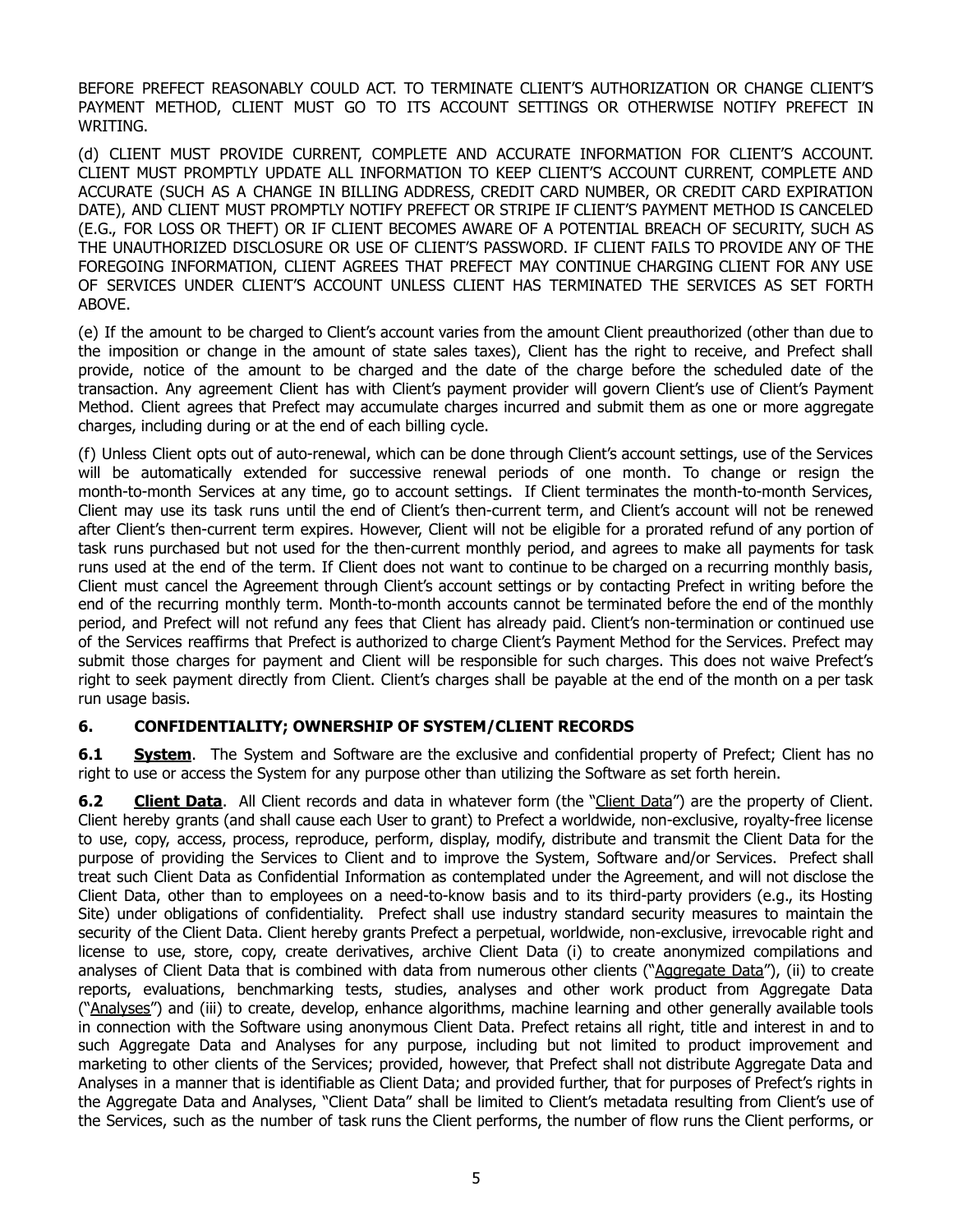Client login history, and does not refer to or include the Client's business data (e.g., customer data records, code, etc.).

# **6.3 Confidentiality**.

(a) "Confidential Information" means any confidential or proprietary information obtained by a receiving party from or on behalf of a disclosing party, whether orally, electronically or in physical form, that relates to the past, present or future business activities of the disclosing party or its subsidiaries or affiliates, technologies, products or services in connection with this Agreement that is marked or otherwise identified as "confidential" or "proprietary" at the time of disclosure or disclosed in such a manner or of such a nature that a reasonable person would understand such information to be confidential or proprietary. Confidential Information does not include information that the receiving party can demonstrate:

(i) is currently in the public domain or becomes generally known in the industry through no act or omission on the part of the receiving party;

(ii) was previously known to the receiving party without restriction;

(iii) was independently developed by the receiving party without any access to or use of Confidential Information of the disclosing party; or

(iv) is rightfully obtained by the receiving party from a third party lawfully in possession of the Confidential Information and who is not bound by confidentiality obligations to the disclosing party.

(b) The receiving party will hold all Confidential Information of the disclosing party in trust and confidence for the disclosing party and, except as set forth in this Agreement or as otherwise may be authorized by the disclosing party in writing, the receiving party will not disclose to any person, firm or enterprise, or use for its own benefit, any Confidential Information of the disclosing party. The receiving party will treat all Confidential Information of the disclosing party with the same degree of care that the receiving party treats its own confidential or proprietary information, but in no event less than reasonable care.

(c) The receiving party may disclose Confidential Information of the disclosing party to the receiving party's employees, and to any of the receiving party's contractors who are bound to the receiving party by confidentiality obligations substantially equivalent to those set forth in this Section, solely as required in order for the receiving party to perform under this Agreement, or in the case of Client, in order to access and use materials.

(d) At the request and option of the disclosing party and in the event of termination or expiration of this Agreement (or any part thereof), the receiving party agrees to promptly return or destroy any Confidential Information to the disclosing party.

(e) The receiving party may disclose Confidential Information of the disclosing party if required to do so under applicable law, rule or order provided that the receiving party, where reasonably practicable and to the extent legally permissible, provides the disclosing party with prior written notice of the required disclosure so that the disclosing party may seek a protective order or other appropriate remedy, and provided further that the receiving party discloses no more Confidential Information of the disclosing party than is reasonably necessary in order to respond to the required disclosure.

## **7. TERM; TERMINATION; DEFAULT; REMEDIES**

**7.1 <b>Term**. Any reference to the "Term" refers to one (1) month, with automatic one (1) month renewals, unless otherwise specified in writing by Prefect (including with respect to any POC Period).

**7.2 Defaults**. Each of the following shall constitute a default:

- (i) Client's failure to pay any undisputed sum due hereunder;
- (ii) a party's failure to perform any of its obligations hereunder; or
- (iii) a party making a representation or warranty that is materially false or misleading when made.

**7.3 Termination; Other Remedies**. Notwithstanding anything else, (i) with respect to a default under Section 7.2(i), upon Client's failure to cure such default within ten (10) days after written notice of default, or (ii) with respect to all other defaults, upon the either party's failure to cure such default within thirty (30) days after written notice of default, either party (as applicable) may take any or all of the following actions:

(a) terminate this Agreement and/or access to any of the Services upon written notice,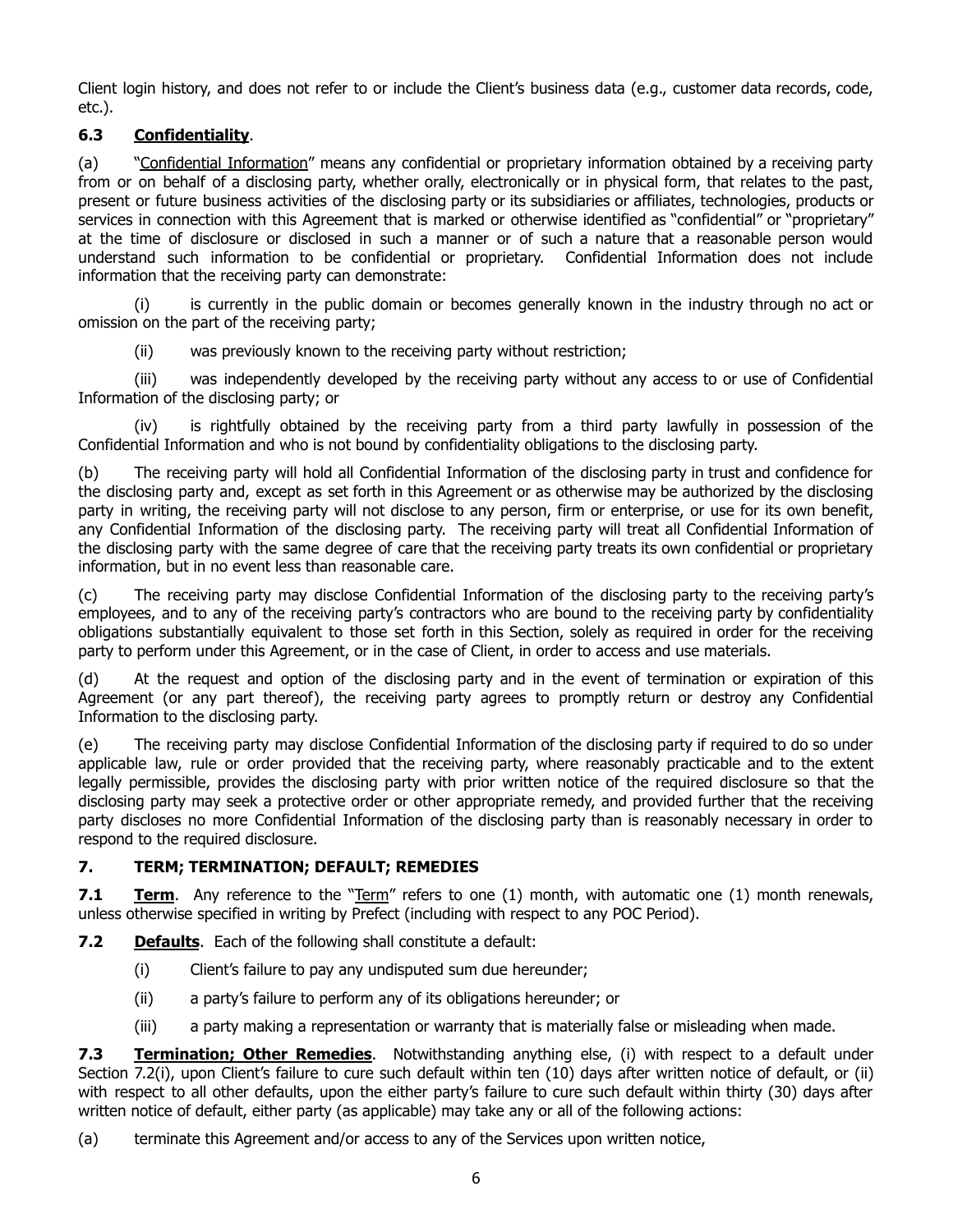(b) declare all amounts due to be immediately due and payable, and/or

(c) exercise any of its other rights or remedies hereunder and under applicable law (except to the extent expressly excluded hereunder).

In addition, either party may terminate upon written notice to the other party hereto in the event that:

(x) such other party becomes insolvent, liquidated or dissolved without a successor; or

(y) a receiver or trustee is appointed for all, or substantially all, of the property or assets of such other party in bankruptcy, receivership, trust deed, creditors arrangement, composition or comparable proceeding or such a proceeding is instituted against the other party and is not dismissed within 90 days.

In the event that Client elects to terminate this Agreement prior to the expiration of its then current term, and such termination is not permitted by this Agreement, then Prefect shall not be obligated to refund any portion of the fees already paid by Client for the then-current term. The remedies contained in this Section 7 are cumulative and in addition to all other rights and remedies available hereunder, by operation of law, or otherwise, except as expressly excluded hereunder. The termination of the Agreement for any reason shall not affect or impair any rights, obligations or liabilities of either party that may accrue prior to such termination or that, under the terms of the Agreement, continue after termination.

**7.4 Actions Due Upon Termination**. Upon termination of the Agreement for any reason:

(i) Client shall immediately pay to Prefect all outstanding amounts due and shall return copies of all Documentation or other Materials;

(ii) all rights granted by Prefect under this Agreement shall cease and Client shall immediately cease access to the System and any use of the Services;

(iii) no Party hereto shall be relieved from any liability for a breach of this Agreement prior to such expiration or termination;

(iv) Client acknowledges that certain Client Data may remain in storage systems or media that are not easily removed and are subject to reasonable security and agrees that Prefect shall have no obligation to remove or destroy such Client Data during or after any Term, provided however, that Prefect shall (i) not use such retained Client Data for any purpose, and (ii) treat any such Client Data as Confidential Information; and

(v) Client shall certify compliance with 7.4(i) and (ii) in writing if requested by Prefect.

#### **8. WARRANTIES; LIMITATION OF LIABILITY AND DISCLAIMERS**

**8.1 Mutual Warranties**. Each of the Parties represents and warrants to the other that:

(i) it is duly constituted, organized and validly existing under the laws of the place of its incorporation or formation;

(ii) it has the legal right and full power and authority to execute and deliver, and to exercise its rights and perform its obligations under, this Agreement and all the documents which are to be executed by it as contemplated by this Agreement;

(iii) nothing contained in this Agreement shall result in a breach of any provision of its organizational documents or result in a breach of any agreement, license or other instrument, order, judgment or decree of any court, governmental agency or regulatory body to which it is bound; and

(iv) in the case of Prefect, the System, and in the case of Client, the Client systems, software and hardware used by Client in connection with the Software, are designed to be free from and are periodically scanned to detect and eliminate viruses.

**8.2 Client Warranty**. Client represents and warrants that: (i) Client is trained as to the operation of the Software and Services prior to first use, understands the risks associated therewith, and possess any and all software licenses, approvals, permissions and authorizations necessary to use the Services, (ii) it will maintain an Internet connection with sufficient bandwidth to support communication connections between Prefect and the Hosting Site and (iii) Client owns or otherwise has the valid right, by contract or otherwise to deliver to Prefect the Client Data and Prefect may use the Client Data as contemplated by this Agreement without violating any applicable law, rule or regulation or the proprietary rights of any third party, including patents, copyrights, trade secrets, or any license, sublicense, covenant or contract with any third party.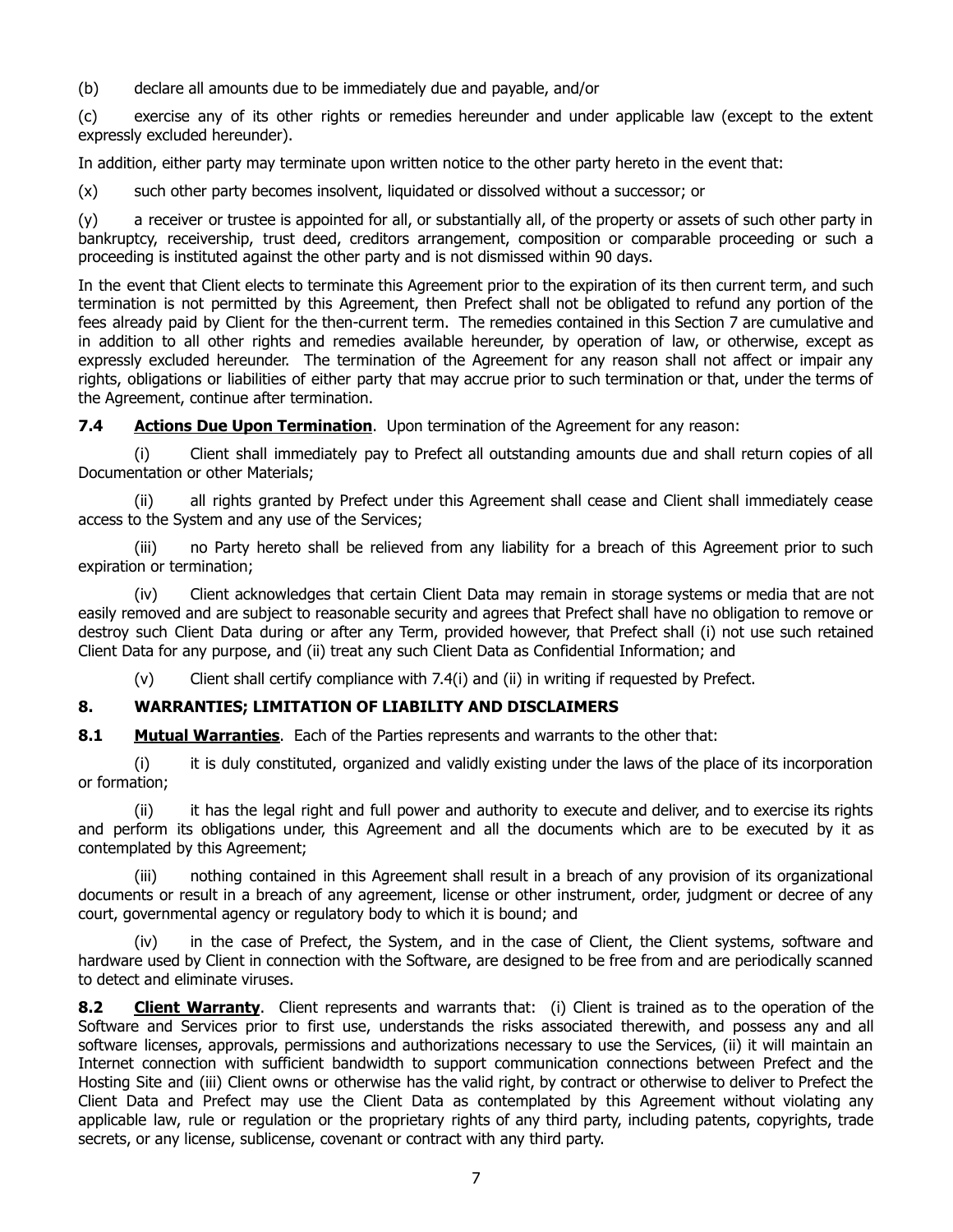**8.3 Prefect Warranty**. Prefect represents and warrants that the System will contain the functions and perform substantially as described in the Documentation. Prefect's only liability, and Client's exclusive remedy, for any breach of the foregoing warranties is that, if reported to Prefect in writing, Prefect will attempt a good faith effort to correct such reported defect.

**8.4 Misuse of Passwords**. Client shall maintain the confidentiality of its passwords, regularly change such passwords, take all commercially reasonable efforts to prevent unauthorized misuse or misappropriation and, in the event of such, be responsible therefor and promptly notify Prefect thereof.

**8.5 Limitation of Liability; Exclusion of Consequential Damages**. IN NO EVENT (EXCEPT WITH RESPECT TO SECTION 3) WILL EITHER PARTY (OR ITS OFFICERS, DIRECTORS, EMPLOYEES, MEMBERS, MANAGERS OR AGENTS) BE LIABLE FOR ANY SPECIAL, INDIRECT, INCIDENTAL, PUNITIVE, EXEMPLARY OR CONSEQUENTIAL DAMAGES (INCLUDING, BUT NOT LIMITED TO, LOST PROFITS, LOST DATA, BUSINESS INTERRUPTION, LOSS OF REPUTATION OR COSTS OF SUBSTITUTE SERVICES) THAT THE OTHER PARTY MAY INCUR OR EXPERIENCE ARISING OUT OF OR RELATING TO THE SOFTWARE, THE SERVICES, THE SYSTEM, THIS AGREEMENT OR ITS TERMINATION, EVEN IF ADVISED OF THE POSSIBILITY THEREOF. FURTHER, THE SOLE LIABILITY OF PREFECT (AND ITS OFFICERS, DIRECTORS, MEMBERS, MANAGERS, EMPLOYEES AND AGENTS, AND AFFILIATES THEREOF) TO CLIENT FOR DAMAGES FOR ANY CAUSE WHATSOEVER NOTWITHSTANDING THE FORM OF SUCH CLAIMS (INCLUDING NEGLIGENCE) SHALL BE LIMITED TO AN AMOUNT NOT EXCEEDING THE TOTAL FEES PAID BY CLIENT TO PREFECT DURING THE TWELVE (12) MONTHS PRECEDING THE DATE ON WHICH THE CLAIM AROSE.

**8.6 Warranty Disclaimers**. EXCEPT AS SPECIFICALLY PROVIDED FOR HEREIN, THE SYSTEM, ITS INTERFACES, ANY RELATED EQUIPMENT, THE SERVICES AND ANY MATERIALS ARE PROVIDED "AS IS". PREFECT AND ANY THIRD-PARTY PROVIDERS SPECIFICALLY DISCLAIM, WITHOUT LIMITATION, ALL WARRANTIES OF ANY KIND, WHETHER EXPRESS OR IMPLIED, INCLUDING, WITHOUT LIMITATION, THE IMPLIED WARRANTIES OF MERCHANTABILITY AND FITNESS FOR A PARTICULAR PURPOSE, NON-INFRINGEMENT OR THOSE WARRANTIES ARISING FROM A COURSE OF PERFORMANCE, A COURSE OF DEALING OR TRADE USAGE. EXCEPT AS EXPRESSLY PROVIDED HEREIN, PREFECT MAKES NO REPRESENTATION OR WARRANTY (I) AS TO THE SYSTEM OR THE SERVICES; (II) AS TO THE RESULTS TO BE ATTAINED BY CLIENT OR ANY THIRD PARTY FROM THE SERVICES OR FROM ACCESS TO OR USE OF THE SYSTEM; (III) AS TO THE LIFE OF ANY URL USED IN THE SYSTEM; (IV) THAT ACCESS TO THE HOSTING SITE OR THE SERVICES WILL BE UNINTERRUPTED, SECURE, COMPLETE, ACCURATE OR ERROR-FREE; OR (V) THAT ALL USES THAT CAN BE MADE OF THE SYSTEM OR SERVICES COMPLY WITH APPLICABLE LAW. CLIENT ACKNOWLEDGES THAT CERTAIN SOFTWARE AND EQUIPMENT USED BY IT MAY NOT BE CAPABLE OF SUPPORTING CERTAIN FEATURES OF THE SYSTEM.

## **9. INJUNCTION; INDEMNIFICATION**

**9.1 Injunctive Relief**. Each party acknowledges that violation of the provisions of this Agreement may cause the other party hereto and/or its respective affiliates irreparable injury not fully compensable by money damages and for which such other party and/or its respective affiliates will not have an adequate remedy at law. Accordingly, each party shall be entitled to seek injunctive relief, specific performance or other equitable relief as may be necessary to enjoin, prevent or curtail any breach thereof, threatened or actual, without the posting of any bond. The foregoing shall be in addition to, and not in lieu of, and without prejudice to or limitation on, any other rights or remedies the parties may have under this Agreement, at law or in equity, including the right to seek preliminary injunctive relief for violations of provisions of this Agreement other than those listed above.

**9.2 Client Indemnification of Prefect**. Client agrees to indemnify and hold harmless Prefect, its affiliates, and its and their respective partners, members, directors, officers, and representatives from any and all claims, judgments, causes of action, liabilities, obligations, damages, losses, deficiencies, costs, penalties, interest and expense (including the reasonable fees and expenses of counsel), in each case as incurred (collectively, "Losses") arising from or in connection with (i) the Client Data, Client system, processing conducted by Client using the Materials, or access or use of any of the foregoing, (ii) any breach by Client of this Agreement, and/or (iii) Client's violation of any applicable law or third party rights, excluding to the extent arising from Prefect's willful misconduct.

**9.3 Conditions for Indemnification**. The party seeking indemnification under this Section 9 ("Indemnified Party") shall promptly notify the other party ("Indemnifying Party") of any claim, suit or proceeding for which indemnification may be sought; provided, however, that any failure by the Indemnified Party to provide prompt written notice as required by this Section shall excuse the Indemnifying Party only to the extent that it is prejudiced thereby. The Indemnified Party shall (unless prohibited by law, regulation or a court proceeding) cooperate with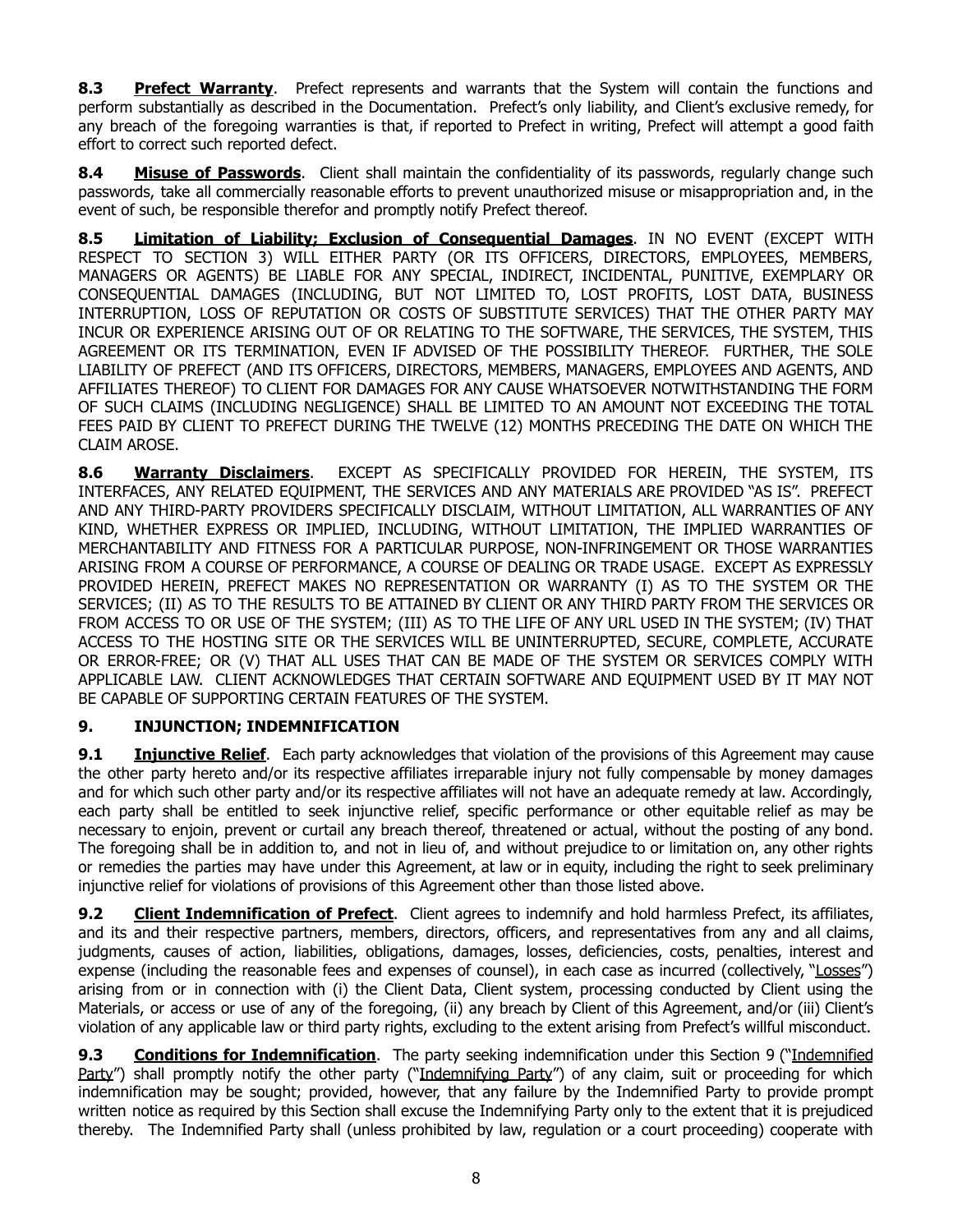the Indemnifying Party with regard to the defense of any suit or threatened suit. The Indemnifying Party shall have full control of any such claim, proceeding or suit and the authority to settle or otherwise dispose of any such suit or threatened suit, and to appeal any adverse judgment that may be entered, except that it may not settle the matter in a manner that imposes any material duty or restriction on the Indemnified Party without its consent, not to be unreasonably withheld. Notwithstanding the foregoing, the Indemnified Party may, at its option and its own expense, hire its own counsel to advise it with respect to any such claim, subpoena or suit.

## **10. GENERAL**

**10.1 <b>Assignment**. This Agreement shall be binding upon each party's successors and permitted assigns. Either party (the "Seller") may assign its rights hereunder to the purchaser or surviving entity (the "Purchaser") in any stock, assets, merger or other transaction in which all or substantially all of the business of the Seller (or, in the case of Prefect, substantially all of the assets of the portion of its business relating to the Services) is transferred, regardless of the form such transaction may take; provided that the Purchaser is not insolvent or otherwise unable to pay its debts as they become due. Except as expressly authorized in the preceding portion of this Section, neither this Agreement nor any right or obligation arising under it may be assigned, licensed, sublicensed, sold, mortgaged, pledged or otherwise disposed of (collectively, a "Disposition") by Client without the prior written consent of Prefect, and any attempted Disposition shall be null and void.

**10.2 Governing Law; Venue**. This Agreement shall be governed by and construed in accordance with the laws of the State of Delaware applicable to contracts to be performed entirely within Delaware. Any action or proceeding to enforce or arising out of this Agreement shall be commenced in the state and federal courts located in Delaware. The parties hereto consent to the exclusive jurisdiction of such courts, agree that venue will be proper in such courts and waive any objections based upon forum non conveniens. The choice of forum set forth in this Section 10.2 will not be deemed to preclude the enforcement of any judgment obtained in such forum or the taking of any action under this Agreement to enforce such judgment in any other jurisdiction.

**10.3 Force Majeure**. Neither party shall be liable for any failure or delay in the performance of any of their respective obligations (other than the payment of fees) if prevented from doing so by a cause or causes beyond its reasonable control (a "Force Majeure Event"). Without limiting the generality of the foregoing, such Force Majeure Events include fires, floods, terrorism, strikes, blackouts, war, restraints of government, utility or communications failures or interruptions, failures of third party vendors, Internet slow-downs or failures, equipment failures, computer hackers, pandemics or other causes that are beyond a party's reasonable control. Failure to meet due dates or time schedules resulting from a Force Majeure Event shall extend the due dates or time schedules for reasonable periods of time as determined by Prefect in good faith; provided that if any such delay or excuse shall exceed thirty (30) days, the non-affected party may, at its option, terminate this Agreement upon notice to the affected party.

**10.4 Export Control Restrictions**. Client warrants that its use of the Services and access to the System shall comply with all export control laws and Client agrees to indemnify, defend and hold Prefect harmless from any liability, claim, loss or expense suffered or incurred by Prefect as a result of a breach of this warranty.

**10.5 Entire Agreement; Modifications**. This Agreement, which includes the Order Forms, Pricing Document, exhibits and schedules attached to these Terms, constitute the entire Agreement of the parties with respect to the subject matter hereof, supersedes any and all existing agreements relating to the subject matter hereof. No change, consent or waiver under this Agreement will be effective unless in writing and signed by the party against which enforcement is sought. No failure or delay in exercising any right, power or remedy under the Agreement shall operate as a waiver thereof, nor shall any single or partial exercise of any right under this Agreement preclude any other or further exercise thereof or the exercise of any other right.

**10.6 Notices**. All notices under this Agreement will be in writing and delivered to the parties at their respective addresses stated herein or at such other address designated by written notice. Notices will be deemed to have been duly given when received, if personally delivered; when receipt is electronically confirmed, if transmitted by facsimile; the day after being sent, if sent for next day delivery by recognized overnight delivery service; upon receipt, if sent by certified or registered mail, return receipt requested; or the following business day, if transmitted via electronic mail. All such electronic mail notices to Prefect should be sent with copy to: [legal@prefect.io.](mailto:legal@prefect.io)

**10.7 Severability**. If any provision of this Agreement shall be held to be illegal, invalid or unenforceable, such illegality, invalidity or unenforceability shall apply only to such provision and shall not in any manner affect or render illegal, invalid or unenforceable any other provision of this Agreement, and this Agreement shall be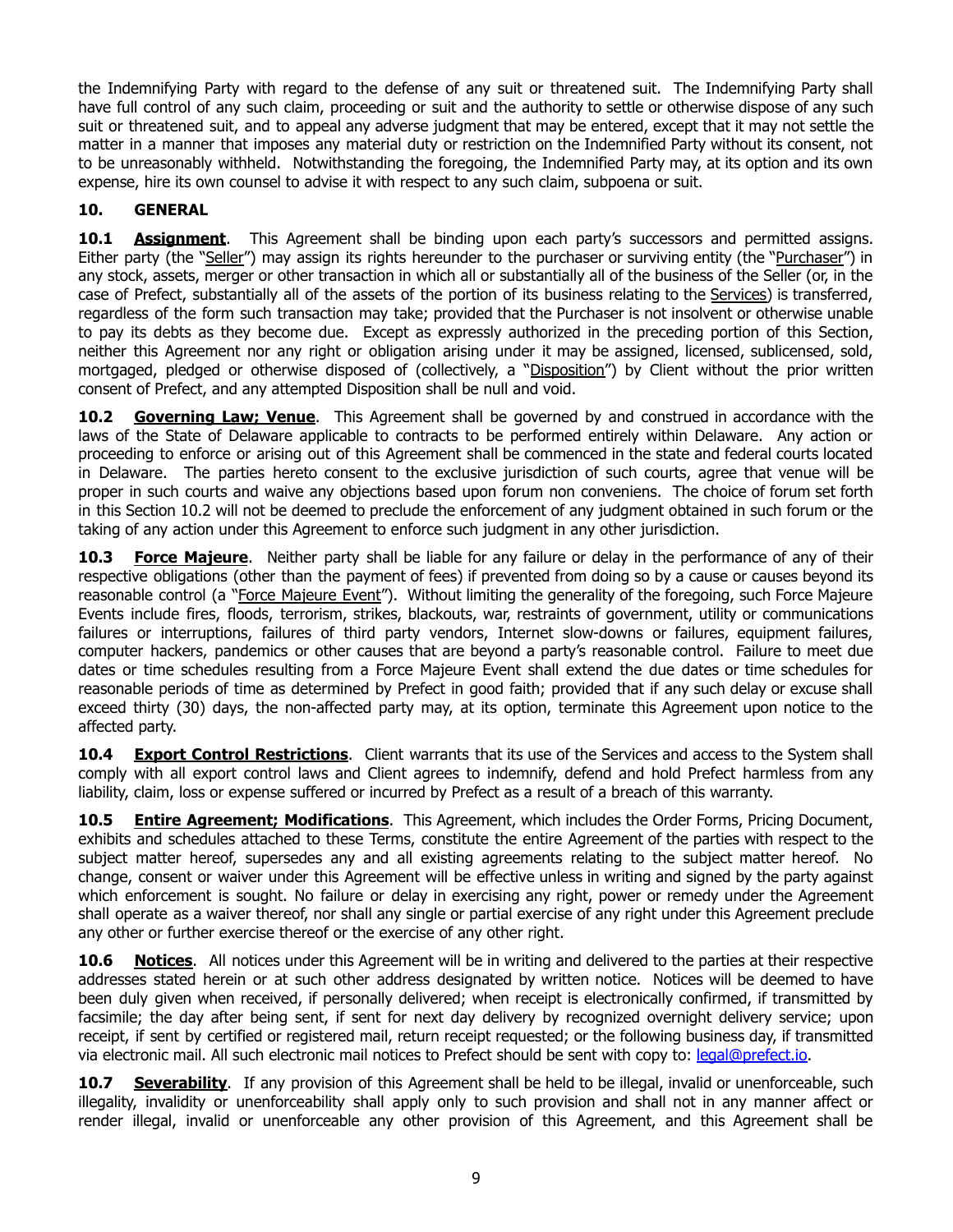reformed, construed and enforced to the fullest extent as if any such illegal, invalid or unenforceable provision were not contained herein.

**10.8 Publicity**. Prefect is permitted to include Client in any lists of customers it makes available, including over the Internet, as well as in any promotional literature or advertising. In addition, Prefect shall have the right to refer to Client as a customer during the Term of this Agreement and may make use of Client's name and logos in marketing. Client further agrees to include in all of its promotional literature and other advertising in which the capabilities of the Software are explicitly or implicitly mentioned or referred to a phrase indicating that the Software is a proprietary product of Prefect. Client is permitted to include the Prefect name and any logos for use in a press release announcing this Agreement or the relationship between the Parties.

Client shall not have any right to use the trademarks, logos or other Intellectual Property Rights of Prefect outside of the rights explicitly granted by way of this Agreement.

**10.9 Counterparts**. This Agreement may be executed in counterparts, each of which shall be deemed an original, but together shall constitute one and the same instrument.

**10.10 Independent Contractors**. This Agreement shall create an independent contractor relationship between Prefect and Client. Neither party shall have any authority to act in any way as a representative or agent of the other, or to bind the other to any third party, except as specifically set forth herein, and the parties shall not be deemed to be partners, joint ventures or the like by virtue of the provisions hereof.

**10.11 Headings**. The headings preceding the various paragraphs and subparagraphs of this Agreement are intended solely for the convenience of the parties and shall not be deemed relevant in the construction of this Agreement or its terms.

**10.12 Survival**. The obligations under Sections 3, 4.2, 5, 6, 7.4, 8.5, 8.6, 9, and 10, as well as any other provision that by its nature is intended to survive, shall survive the termination or expiration of this Agreement.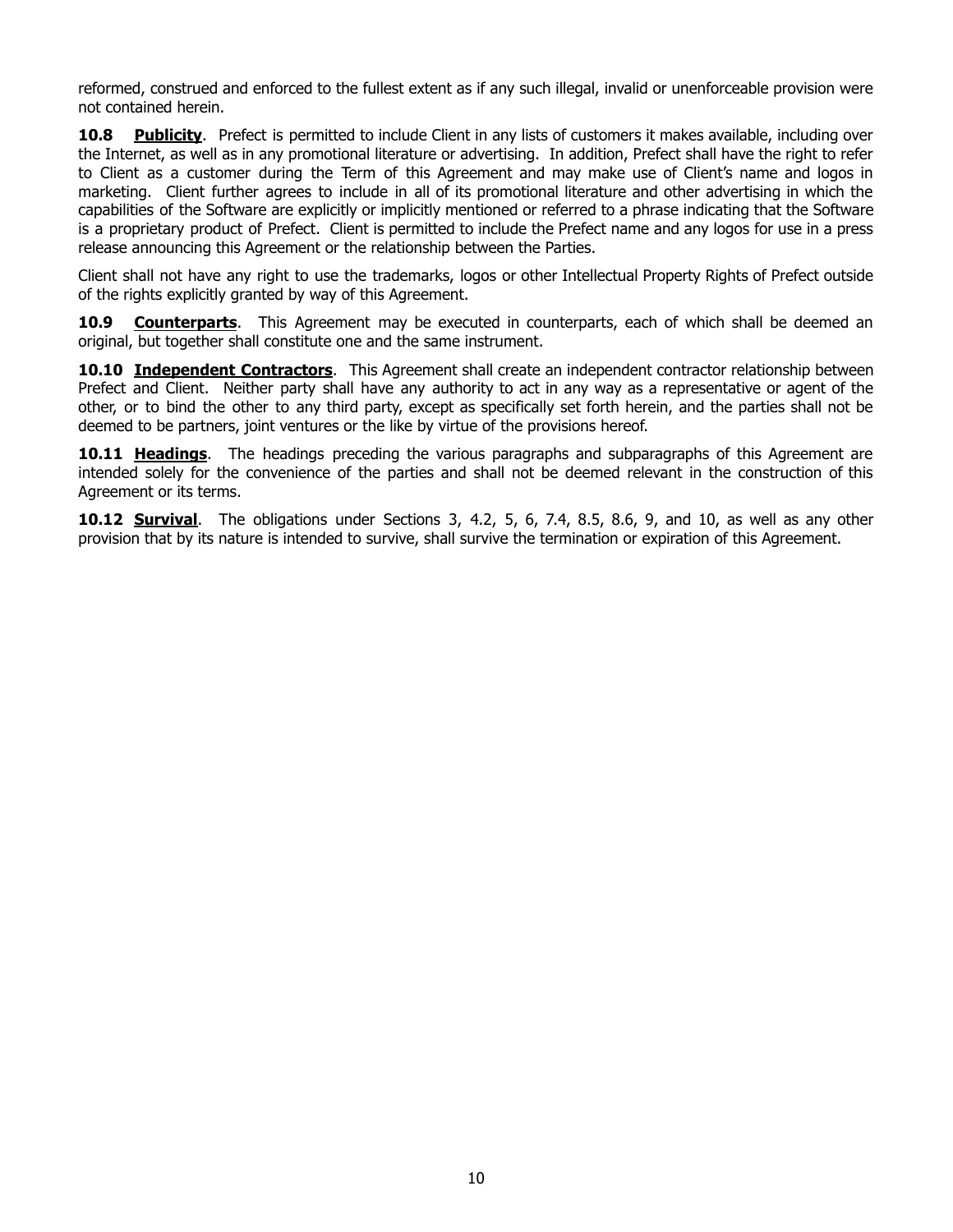#### **EXHIBIT A**

#### **ADDITIONAL TERMS AND CONDITIONS FOR PROFESSIONAL SERVICES**

The following additional terms and conditions apply to Professional Services, if any, that are made the subject of an Order Form.

## **1. SERVICES, ORDER FORMS, AND CHANGE ORDERS**

**1.1 Professional Services**. If and as set out in an Order Form, and subject to the terms and conditions of the Agreement (including this Exhibit A), Prefect will perform certain Professional Services for Client, as part of the overall Services provided under this Agreement.

**1.2 Order Form**. The specific details of the Professional Services to be performed will be determined on a per-project basis, and the details for each project will be described in an Order Form that is executed by both parties. If there is a conflict between this Exhibit A, the terms of this Agreement, and the terms of an Order Form, the terms of this Exhibit A will control solely as they relate to Prefect's Professional Services unless either the Agreement or the Order Form states that a specific provision of this Exhibit A will be superseded by a specific provision of the Order Form. To the extent the Client does not utilize the Professional Service hours set forth in the applicable Order Form within the applicable Term, such Professional Service hours shall automatically expire and be of no further force or effect at the end of such Term.

**1.3** Change Orders. Unless otherwise specified in an Order Form, Client may reasonably request in writing that revisions be made with respect to the Professional Services or deliverables set forth in that Order Form ("Change Order"). Within 10 business days after Prefect's receipt of the Change Order, Prefect will deliver to Client a written, revised Order Form reflecting Prefect's reasonable determination of the revised Professional Services, deliverables, delivery schedule, payment schedule, and adjusted fees or fee estimates, if any, that will apply to the implementation of the revisions. If Client approves the revised Order Form, then the parties will execute it, and upon execution, the revised Order Form will supersede the then-existing Order Form. If Client does not approve the revised Order Form within 10 business days after its receipt by Client, the then-existing Order Form will remain in full force and effect, and Prefect will have no further obligation with respect to the applicable Change Order.

## **2. PREFECT SERVICES**

**2.1 Fees; Project Management**. Client will pay Prefect for Professional Services at rates and under payment terms described in the applicable Order Form ("Professional Fees"). Unless otherwise agreed in the applicable Order Form, Professional Fees will be invoiced in total on the Effective Date of the Order Form.

**2.2 Performance Standard**. Prefect warrants to Client that the Professional Services will be performed in accordance with standard industry practice and the applicable Order Form. Prefect will complete the Professional Services, including the delivery of any deliverables, in accordance with the schedule of times and milestones (as applicable) specified in the Order Form.

## **3. TERM AND TERMINATION OF ORDER FORMS**

Each Order Form will commence on the specified effective date and will continue until each party's obligations under the Order Form have been fulfilled or the Order Form is terminated as provided in the Order Form. If any Order Form is terminated in accordance with terms contained in the applicable Order Form, then Client will pay to Prefect any Professional Fees and all other payment obligations accrued and payable for the Professional Services performed under the terminated Order Form through the effective date of the termination. If an Order Form is terminated for any reason other than for material breach by Prefect, Customer will pay to Prefect all Professional Fees due under the Order Form had the Order Form not been terminated and had the Professional Services been fully performed in accordance with the schedule then in effect.

## **4. PROPRIETARY RIGHTS**

**4.1 Client Data**. Any information and data provided by Client to Prefect for the provision of the Professional Services ("Client Data") will be used and disclosed solely as required to perform the Professional Services. Client represents and warrants that all Client Data will be accurate, complete and provided in a timely manner in order to ensure timely performance by Prefect under this Agreement. Client shall, at all times, retain ownership of Client Data.